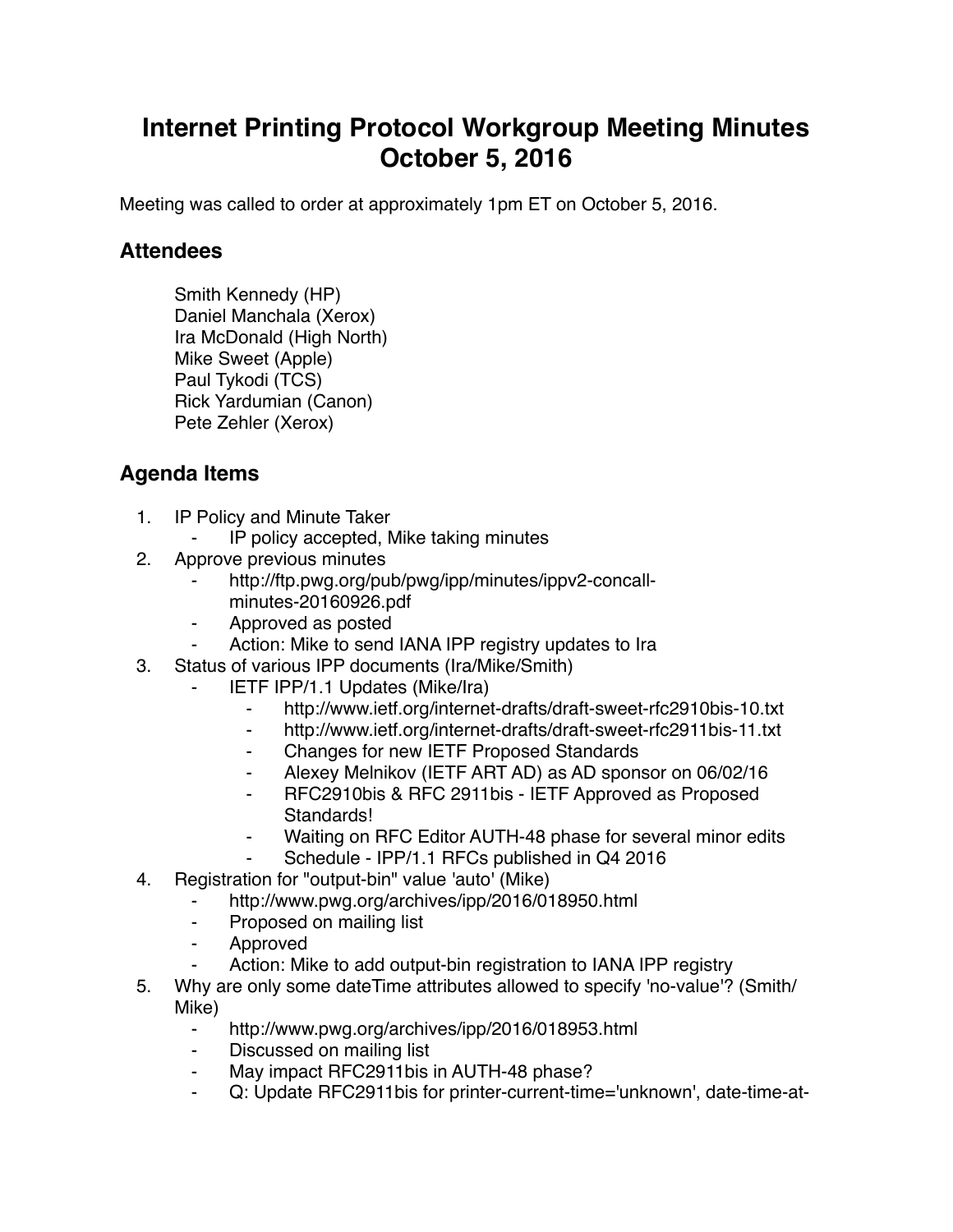creation='unknown'

- ⁃ A: Yes
	- ⁃ printer-current-time (dateTime | unknown)
	- ⁃ Note: Previous versions of this document used the 'no-value' out-of-band value when the current date and time had not been set.
	- date-time-at-creation (dateTime I unknown)
	- date-time-at-processing (dateTime I unknown I no-value)
	- date-time-at-completed (dateTime I unknown I no-value)
- Also:
	- printer-config-change-date-time (dateTime I unknown)
	- ⁃ printer-state-change-date-time (dateTime | unknown)
- **IPP Everywhere Printer Self-Certification:** 
	- Allow both no-value and unknown for date-time-at-xxx and printer-current-time and printer-config-change-date-time and printer-state-change-date-time
- ⁃ Implementor's Guide: Provide recommendations for date-time setting - well-known Internet NTP server or DHCP-provided NTP server or HTTP Date header or console input
- 6. Required RTC prevents System Service use by some Printers (Ira/Bill/Mike)
	- http://www.pwg.org/archives/ipp/2016/018956.html
	- ⁃ Discussed on mailing list
	- Q: May impact RFC2911bis in AUTH-48 phase?
		- A: Not directly, fold in changes from RFC2911bis into System **Service**
- 7. Proposed System Service operations for Printers w/ Resources (Ira/Bill/Pete)
	- http://www.pwg.org/archives/ipp/2016/018964.html
	- ⁃ Discussed on mailing list
	- [AllocatelDeallocate]-Printer-Resources
	- See new IPP System Service draft from 10/04/16 (reviewing inline)
- 8. "trimming-when" why no keyword corresponding to 'no-trimming'? (Smith/ Daniel/Rick)
	- http://www.pwg.org/archives/ipp/2016/018972.html
	- Discussed on mailing list, no new info
- 9. [PWG5100.13] Issue #50: Section 1.2 "Coloring" should be renamed to no longer use "Coloring" - perhaps "Filtering"? (Smith)
	- ⁃ http://www.pwg.org/archives/ipp/2016/018974.html
	- Valid, queued up for some eventual update to JPS3
- 10. Review of IPP 3D Printing Extensions (Mike)
	- http://ftp.pwg.org/pub/pwg/ipp/wd/wd-ipp3d10-20160824-rev.pdf
	- ⁃ Prototype draft
	- ⁃ Reviewed by IPP WG on 09/19/16 and 09/26/16
	- Mike to provide additional prototyping feedback
	- Schedule PWG Last Call in Q4 2016
- 11. Review of IPP Finishings 2.1 (Smith)
	- http://ftp.pwg.org/pub/pwg/ipp/wd/wd-ippfinishings21-20161004-rev.pdf
	- Stable draft